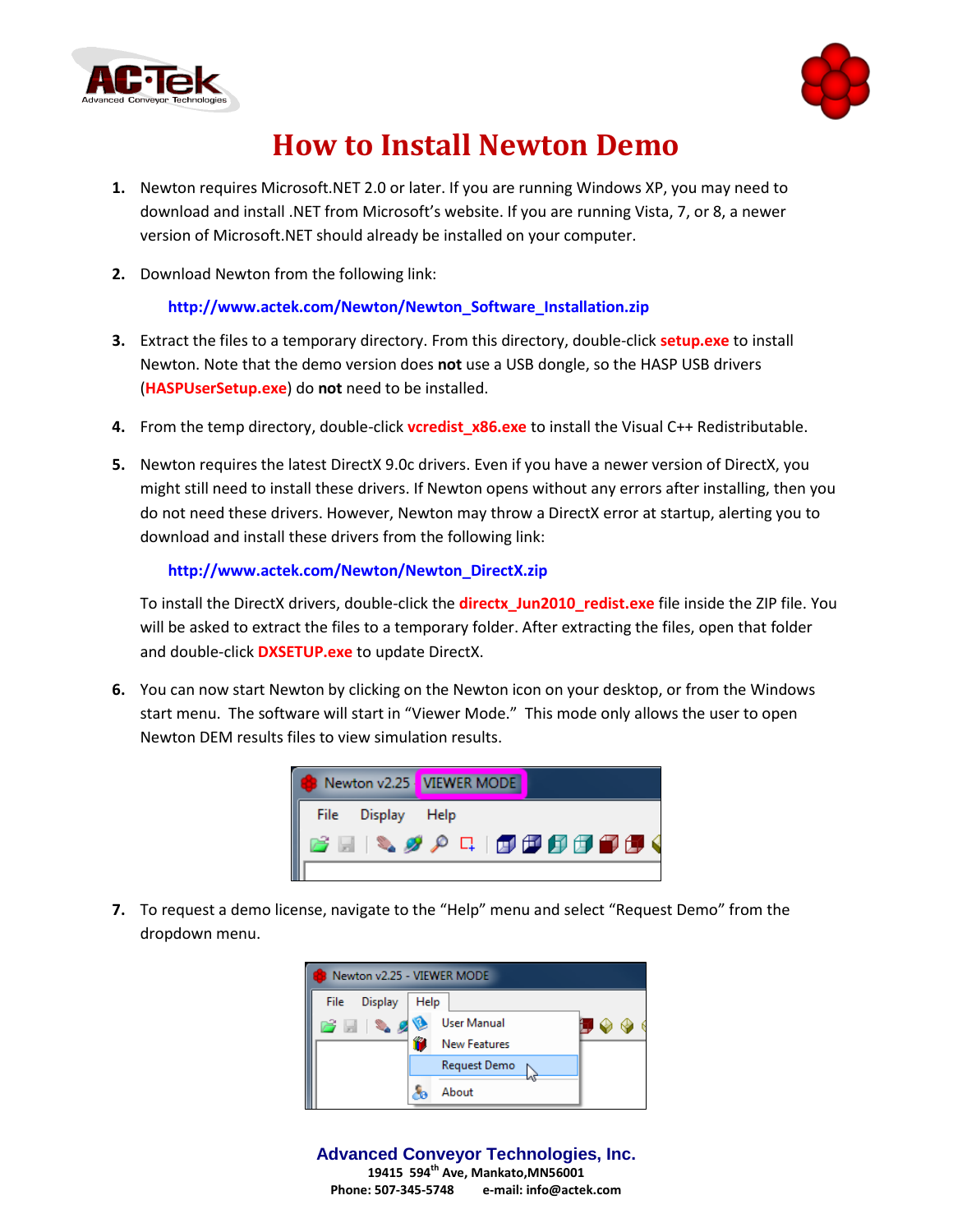**8.** Copy the generated license number to an e-mail and send it to AC-Tek at **[info@actek.com](mailto:info@actek.com)**. After verifying your information, we will send you a license file **serial.lic**.



**9.** Upon receiving the license file from us, copy it into the Newton installation directory. For Windows XP users, this location is usually **C:\Program Files\Newton\** For Windows Vista, 7, 8 users, this location is usually **C:\Program Files (x86)\Newton\**



**10.** Newton will now start in Demo mode. When starting Newton, you will see this window:



Newton checks the current date and time using NIST internet time servers. Ensure that your PC is connected to the internet and that a firewall is not blocking **TCP Port 13**.

This time check is **only** for Newton Demo. The paid versions of Newton **do not** use the NIST servers and **do not** need an active internet connection, other than to download updates.